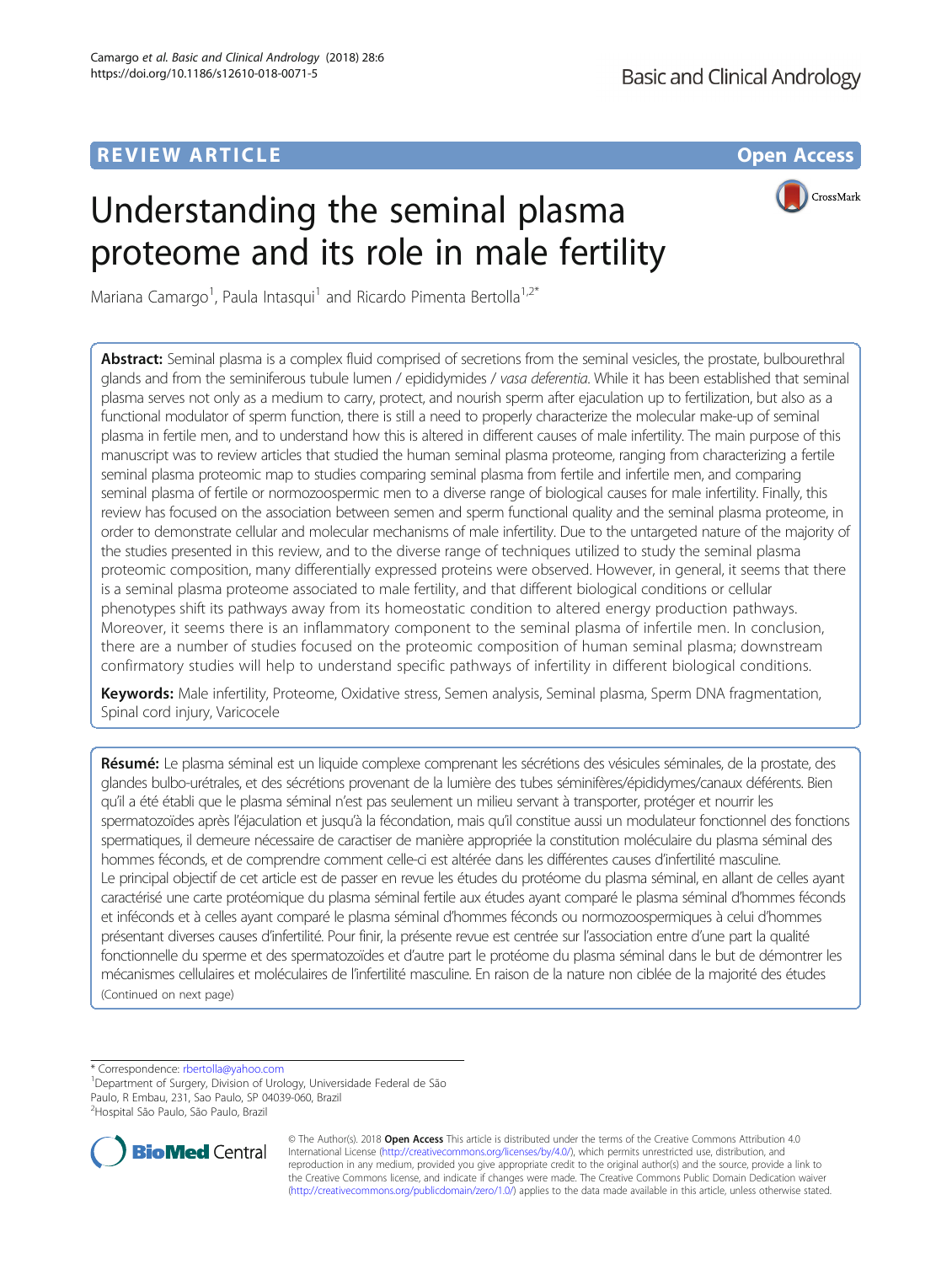## (Continued from previous page)

présentées dans cette revue, et de la grande diversité des techniques utilisées pour étudier la composition protéomique du plasma séminal, de nombreuses protéines différentiellement exprimées ont été observées.

Cependant, d'une façon globale, il semblerait qu'il y ait un protéome séminal associé à la fertilité masculine et que des situations biologiques ou des phénotypes cellulaires particuliers l'éloignerait de son point d'équilibre vers des états associés à une production énergétique altérée. De plus, il semblerait exister une composante inflammatoire du plasma séminal chez les hommes infertiles. En conclusion, il existe de nombreuses études centrées sur la composition protéomique du plasma séminal humain; de futures études de confirmation seront utiles à la compréhension des voies spécifiques de l'infertilité dans ses différentes conditions biologiques.

Mots-clés: Infertilité masculine, Protéome, Stress oxydatif, Analyse du Sperme, Plasma séminal, Fragmentation de l'ADN spermatique, Blessé médullaire, Varicocèle

## Background

Infertility is defined as the inability to achieve pregnancy after 12 months of unprotected and regularly distributed within the menstrual cycle, sexual intercourse [\[1](#page-9-0)]. Initial screening for infertility in the male counterpart should include: (i) physical examination [\[2\]](#page-9-0) including scrotal palpation [[3\]](#page-9-0), and (ii) at least one semen analysis [\[1\]](#page-9-0). However, it is noteworthy that these techniques are unable to diagnose the male fertile potential or testicular dysfunction, especially because semen analysis can be normal in infertile men. Moreover, semen analysis can be abnormal even without any diagnosed cause of male infertility. Thus, semen analysis has a limited predictive value [\[4](#page-9-0)].

Sperm functional evaluation, associated with semen analysis, have been studied in the recent past in order to understand the sperm traits important for fertilization, as well as the level of testicular damage [\[5](#page-9-0)]. These tests are performed in order to increase sensibility in detecting alterations that are associated to male infertility, and that function as surrogate end-points for male infertility studies [[6](#page-9-0)], as well as to determine medical conduct during assisted reproduction treatments [\[4](#page-9-0)]. Examples of such tests are analysis of mitochondrial activity, acrosome integrity, semen oxidative stress, sperm penetration assay, and sperm DNA fragmentation  $[4, 7-10]$  $[4, 7-10]$  $[4, 7-10]$  $[4, 7-10]$  $[4, 7-10]$ . However, while different studies associate high rates of DNA fragmentation to low rates in vitro fertilization (IVF) success [[11](#page-10-0), [12\]](#page-10-0) and to recurrent miscarriage [\[13\]](#page-10-0), the American Society for Reproductive Medicine states that there are insufficient data to recommend routine testing of DNA fragmentation [\[1\]](#page-9-0).

Moreover, sperm functional alterations indicate a testicular damage that has already established itself. Early detection of testicular damage is warranted if one is to intervene before there is testicular damage reflected in semen quality. With this in mind, in recent years, seminal plasma proteomics analysis has aided expansion and improvement of clinical diagnostic testing for infertility [[14\]](#page-10-0). However, as is usually the case with so-called hot topics in research, a diverse range of articles has been produced, including different techniques, end-points, quality controls, and confirmation. How much this has critically led current knowledge of the molecular mechanisms of male infertility remains to be answered. Thus, this review aimed to analyze the published literature on the seminal plasma proteome, and to verify if it is able to differentiate high and low fertile potential.

## Rationale

The rationale that supports studying the seminal plasma proteome in search for the explanation – and eventually diagnosis – of male infertility is based on at least four statements previously demonstrated in the literature:

- a) seminal plasma is functional: two elegant studies performed by Henault and Killian and by Brackett et al. [[15](#page-10-0), [16](#page-10-0)] demonstrated that seminal plasma is functional and essential for sperm survival and fertilization. Henault and Killian demonstrated that addition of seminal plasma from sires with high fertility to sperm from sires of low fertility increased their ability to penetrate zona-free oocytes. The opposite (decrease of fertility by adding seminal plasma of low fertility sires to sperm from high fertility sires) was also observed. In a similar manner, Brackett et al. mixed seminal plasma of spinal cord injured (SCI) men with sperm from healthy controls, and verified a decrease in sperm motility. Conversely, when seminal plasma of healthy men was added to sperm of SCI men, an increase in sperm motility was observed [[17](#page-10-0)].
- b) Accessory sex gland proteins bind to the sperm membrane and affect function: the removal of accessory sex glands in golden hamsters (Mesocricetus auratus) decrease implantation rates, alters embryo development, and increase embryo loss [\[18](#page-10-0)–[20](#page-10-0)]. These studies demonstrated that seminal plasma plays an essential role in sperm survival and fertilization.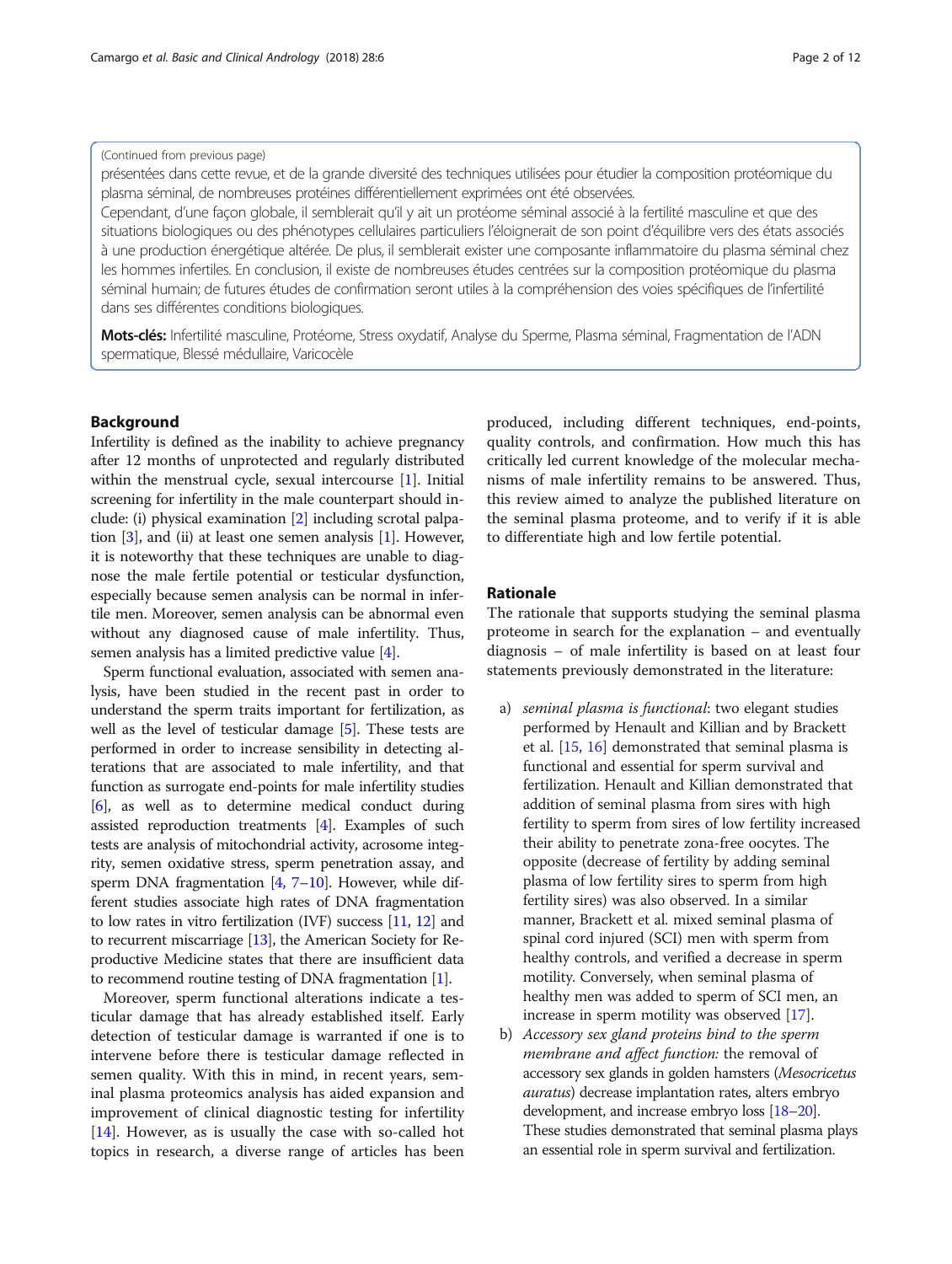- c) seminal vesicle fluid proteins have been shown to *relate to fertility*: in bovines, Moura et al.  $[21]$  $[21]$ studied the proteome of accessory sex gland fluid from sires of high and low fertility – divided according to their known fertility indexes. The authors observed overexpression of seminal vesicle proteins, such as spermadhesins in low fertility sires and osteopontin in high fertility sires. Both proteins are produced in the seminal vesicles and have a direct effect on sperm function during fertilization [\[21](#page-10-0), [22\]](#page-10-0). In a follow-up study, the authors verified that these proteins interact with the sperm membrane during capacitation and assist penetration of the oocyte [\[23](#page-10-0)].
- d) fluid of testicular/epididymal origin contributes to the seminal plasma proteome in a detectable (and quantifiable) manner: the total ejaculate volume is originated from the seminal vesicles (65% of the ejaculate volume), the prostate (25% of the ejaculate volume) and the testes and epididymides (10% of the ejaculate volume) [[14](#page-10-0)]. However, even with the relatively low contribution of epididymal/deferential fluid to the overall ejaculate volume, proteomic analysis of seminal plasma of healthy men versus post-vasectomized men demonstrated that almost 12% of seminal plasma proteins are of testicular/ epididymal/deferential origin (280 proteins from 2360 found in total) [[14\]](#page-10-0). The authors concluded that there are post-ejaculate proteins in the testes and epididymides that affect sperm function after ejaculation.

Seminal plasma is the liquid component of semen, that nurtures them during their transit in the female reproductive tract [[24\]](#page-10-0). Seminal plasma proteins have the ability to interact with different molecules in order to respond to, and modulate, their milieu during sperm capacitation and during sperm-egg interaction [\[25](#page-10-0), [26](#page-10-0)]. In order to effect these responses, seminal plasma is of a complex nature, especially because it arises from different organs or tissues [[27](#page-10-0)] and controls a diverse range of mechanisms, including triggers for sperm capacitation and interaction with the surrounding secretions in the female reproductive tract  $[6]$  $[6]$ . Therefore, due to its functional nature, it has been proposed that using the seminal plasma to predict fertility is promising [[6\]](#page-9-0).

## Review criteria

A literature search was performed using PubMed and Google scholar electronic databases, with the following keywords: "seminal plasma proteomic", "seminal plasma proteome", "seminal plasma AND proteome", "seminal plasma AND proteomic", "male seminal plasma proteome characterization", "male seminal plasma proteomic

profile", "varicocele AND seminal plasma proteome", "varicocele AND seminal plasma proteomic", "seminal plasma proteome AND obesity", "seminal plasma proteomic AND obesity", "smoking AND seminal plasma proteomic", "smoking AND seminal plasma proteome", "spinal cord injury AND seminal plasma proteome", "spinal cord injury AND seminal plasma proteome", "seminal plasma proteome AND semen analysis", "seminal plasma proteomic AND semen analysis", "seminal plasma proteome AND oligozoospermia", "seminal plasma proteome AND teratozoospermia", "seminal plasma proteome AND asthenozoospermia", "seminal plasma proteome AND sperm function", "seminal plasma proteome AND sperm DNA fragmentation", "seminal plasma proteome AND mitochondria", "seminal plasma proteome AND acrosome", and "seminal plasma proteome AND oxidative stress". Only articles written in English in peer reviewed journal were selected. The articles selected were published until November 2017.

## Seminal plasma proteins as markers of fertility

The human seminal plasma proteome has been studied since 1984 [\[28](#page-10-0)], when Rui et al. observed the ejaculate by dividing it in different fractions. In that study, the authors verified different proteins from the prostate fraction and the seminal vesicle fraction using 2D gel electrophoresis (2DGE). By that time, the authors could already verify a large number of low molecular mass proteins in the vesicular fraction, and the cellular contribution from the testis and epididymis [[28\]](#page-10-0).

## Characterizing the seminal plasma proteome of fertile men

Two studies proposed to characterize the seminal plasma proteome, as a means of producing a general overview of the identified seminal plasma proteins, without any focus on determining infertility or biological state. Initially, Pilch and Mann published the first study with a large amount of proteins observed in seminal plasma [[24](#page-10-0)]. The authors performed 2D electrophoresis followed by liquid chromatography mass spectrometry (LC MS/MS) and, 923 proteins were found. In that study, 90% of the identified proteins had never been previously described in the male reproductive tract, and thus, the authors were able to demonstrate the complexity of the seminal plasma proteome [[24](#page-10-0)]. Proteins were mainly from seminal vesicles (Fibronectin (FN1), Semenogelin-1 (SEMG1) and Semenogelin-2 (SEMG2)). Lactotransferrin (LTF) and all three chains of heterotrimeric laminin were also abundant in seminal plasma [\[24\]](#page-10-0). Milardi et al. then evaluated the seminal plasma of 5 men from couples who had recently achieved pregnancy [\[29](#page-10-0)]. The authors observed around 1000 proteins, but only 83 were common to the 5 men analyzed, including SEMG1, SEMG2, LTF, Olfactory receptor 5R1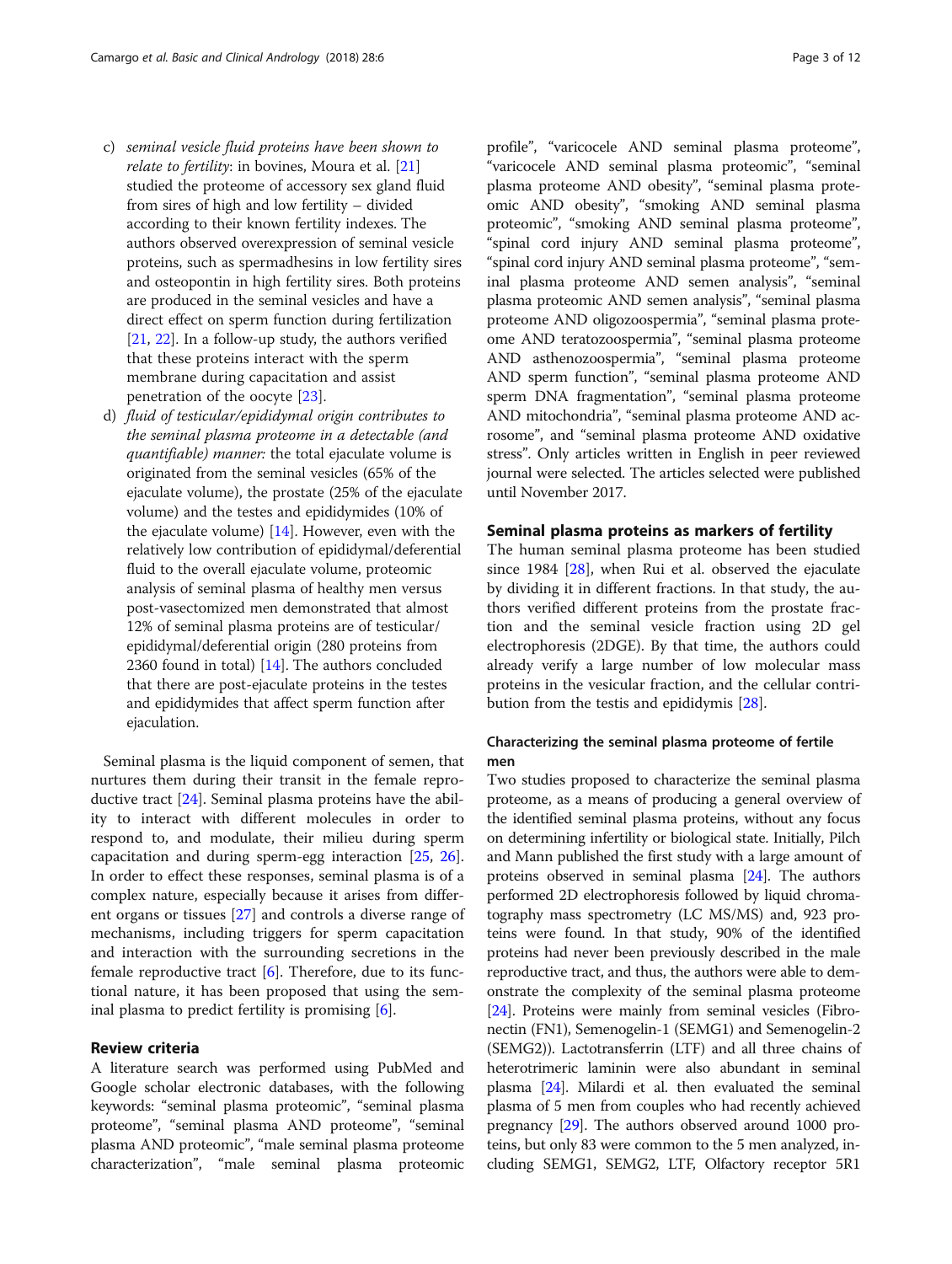<span id="page-3-0"></span>Table 1 Suggested biomarkers for different infertility factors. Tissue expression data was collected from the Human Protein Atlas [[30](#page-10-0)] and Genecards [[31](#page-10-0)] databases

| Gene name         | Protein name                                                                                   | Infertility factor          | Expression | References      |
|-------------------|------------------------------------------------------------------------------------------------|-----------------------------|------------|-----------------|
|                   | Expressed in testes/epididymis but not in other male reproductive tissues                      |                             |            |                 |
| ALB               | Albumin                                                                                        | Oxidative stress            | Increased  | $[50]$          |
| CRISP1            | Cysteine-rich secretory protein 1                                                              | Non-obstructive azoospermia | Increased  | $[42]$          |
| EDDM3A            | Epididymal secretory protein E3-alpha                                                          | Sperm DNA fragmentation     | Increased  | $[48]$          |
| <b>FTMT</b>       | Mitochondrial ferritin                                                                         | Sperm DNA fragmentation     | Decreased  | $[49]$          |
| <b>GAPDHS</b>     | Glyceraldehyde-3-phosphate dehydrogenase testis specific                                       | Obstructive azoospermia     | Absent     | $[14]$          |
| HIST1H2BA         | Histone H2B type 1-A                                                                           | Obstructive azoospermia     | Absent     | $[14]$          |
| <b>LDHC</b>       | L-lactate dehydrogenase C chain                                                                | OAT                         | Absent     | $[40]$          |
| PGK <sub>2</sub>  | Phosphoglycerate kinase 2                                                                      | Obstructive azoospermia     | Absent     | $[14]$          |
| <b>TEX101</b>     | Testis-expressed sequence 101                                                                  | Obstructive azoospermia     | Absent     | $[14, 38 - 40]$ |
| TKTL1             | Transketolase-like protein 1                                                                   | NOA, OA                     | Absent     | $[40]$          |
|                   | Expressed in different male reproductive tissues                                               |                             |            |                 |
| ANXA7             | Annexin-7                                                                                      | Low mitochondrial activity  | Increased  | [8]             |
| <b>CEP135</b>     | Centrosomal protein of 135 kDa                                                                 | Non-obstructive azoospermia | Absent     | $[36]$          |
| <b>CYCS</b>       | Cytochrome C                                                                                   | Asthenozoospermic           | Increased  | $[49]$          |
| CLU               | Clusterin isoform-1                                                                            | Oligozoospermic             | Decreased  | $[47]$          |
| COL6A2            | Collagen alpha-2(VI) chain                                                                     | Non-obstructive azoospermia | Exclusive  | $[41]$          |
| DJ1               | Protein/nucleic acid deglycase DJ-1                                                            | Asthenozoospermia           | Decreased  | $[44]$          |
| ERP44             | Endoplasmic reticulum resident protein 44                                                      | Low mitochondrial activity  | Increased  | [8]             |
| FN1               | Fibronectin I isoform 3 preprotein                                                             | Oxidative stress            | Decreased  | $[50]$          |
| GGT7              | Gamma-glutamyltransferase 7                                                                    | Non-obstructive azoospermia | Exclusive  | $[41]$          |
| GSTM3             | Glutathione S-transferase Mu3                                                                  | Low mitochondrial activity  | Increased  | [8]             |
| LCN <sub>1</sub>  | Lipocalin-1                                                                                    | OAT                         | Increased  | $[46]$          |
| LGALS3BP          | Galectin 3 binding                                                                             | Oxidative stress            | Decreased  | $[50]$          |
| M <sub>2</sub> BP | Galectin-3-binding protein                                                                     | OAT                         | Decreased  | $[46]$          |
| MIF               | Macrophage migration inhibitory factor-1 peptide                                               | Oxidative stress            | Decreased  | $[50]$          |
| NPC <sub>2</sub>  | Epididymal secretory protein E1                                                                | Obstructive azoospermia     | Absent     | $[36]$          |
| NPC <sub>2</sub>  | Epididymal secretory protein E1                                                                | OAT                         | Decreased  | $[46]$          |
| PLTP              | Phospholipid transfer protein                                                                  | Low acrosome integrity      | Increased  | [8]             |
| PSMB5             | Proteasome subunit alpha type-5                                                                | Sperm DNA fragmentation     | Increased  | [8]             |
| RASGRF1           | Raf-specific guanine nucleotide-releasing factor 1                                             | Non-obstructive azoospermia | Absent     | $[36]$          |
| RNASE4            | Ribonuclease 4                                                                                 | Sperm DNA fragmentation     | Increased  | $[48]$          |
| SORD              | Sorbitol dehydrogenase                                                                         | Non-obstructive azoospermia | Exclusive  | $[41]$          |
|                   | Not expressed in the testes but expressed in the epididymis or other male reproductive tissues |                             |            |                 |
| AZGP1             | Zinc alpha-2-glycoprotein                                                                      | Oligozoospermic             | Increased  | $[47]$          |
| CST4              | Cystatin S precursor                                                                           | Oxidative stress            | Increased  | $[50]$          |
| KLK3              | Kallikrein-3                                                                                   | Oxidative stress            | Increased  | $[50]$          |
| LTF               | Lactotransferrin                                                                               | Oxidative stress            | Increased  | $[50]$          |
| MUC5B             | Mucin-5B                                                                                       | Oxidative stress            | Increased  | $[9]$           |
| PIP               | Prolactin inducible protein                                                                    | Non-obstructive azoospermia | Absent     | $[36]$          |
| PIP               | Prolactin inducible protein                                                                    | OAT                         | Increased  | [46, 47]        |
| STAB <sub>2</sub> | Stabilin-2                                                                                     | Non-obstructive azoospermia | Absent     | $[36]$          |

\*OAT Oligoasthenoteratozoospermia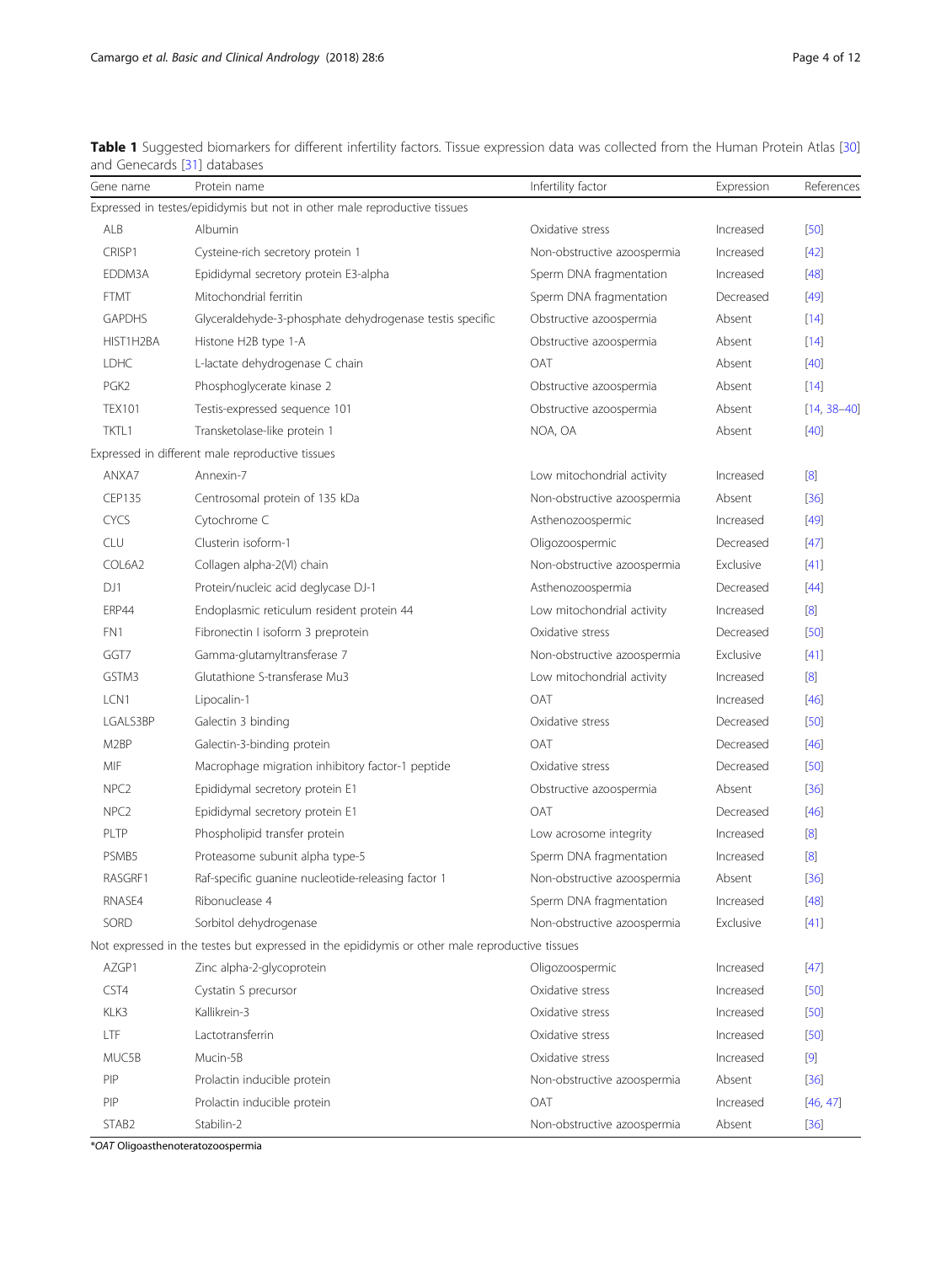(OR5R1), Clusterin (CLU), and E3 ubiquitin-protein ligase UBR5 (UBR5) [[29](#page-10-0)]. In both studies above, these proteins observed were mostly involved in protein binding  $($   $\sim$  50%) and catalytic activity  $($   $\sim$  39%), and were mainly cytoplasmic (58.7%, such as proteins found in vesicles and the endomembrane system or in the cytoskeleton) or extracellular (21.2%). The authors concluded that seminal plasma lacks nucleic acid-binding proteins, transcription regulators, and membrane receptors and channels [\[24,](#page-10-0) [29](#page-10-0)].

## Men of known fertility versus men with altered spermatogenesis

Aiming to determine biomarkers for fertility, other studies have compared the seminal plasma proteome of fertile and infertile men. However, the classification of fertile and infertile men in each study is different, which adds a potential bias to this analysis. A full complete list of suggested biomarkers for semen alterations are present in Table [1.](#page-3-0) These proteins were assigned tissue of expression based on their location in the Human Protein Atlas [\[30](#page-10-0)] and Genecards [\[31](#page-10-0)] databases, and were grouped as: (i) proteins expressed exclusively in the testes and epididymis, (ii) proteins expressed in all different male tissues, including the testes, and (iii) proteins not produced in testes but expressed in other reproductive tissues.

The first comparison of the human seminal plasma proteome between fertile and infertile men was performed in 2001, by Starita-Geribaldi et al. [\[32\]](#page-10-0). The proteomic profile of 5 fertile men, 4 vasectomized men, and 4 azoospermic men was studied. The authors performed 2DGE, followed by Matrix-assisted laser desorption/ionization time of flight mass spectrometry (MALDI-TOF) for spot identification. 2DGE allowed the detection of 750 spots in the seminal plasma of fertile men. However, the authors did not identify any of the spots [\[32\]](#page-10-0).

Other authors have focused on studying the seminal plasma proteome of azoospermic men, in order to determine biomarkers for obstructive (OA) and non-obstructive azoospermia (NOA) [[33](#page-10-0)–[35](#page-10-0)]. Yamakawa et al. analyzed the seminal plasma proteome of 10 fertile men and 10 infertile azoospermic men (7 NOA and 3 OA patients) [\[36\]](#page-10-0). The authors showed that Epididymal secretory protein E1 (NPC2) was absent in OA, but not in NOA, whereas 4 proteins (Prolactin-inducible protein - PIP, Stabilin-2 – STAB2, Centrosomal protein of 135 kDa – CEP135, and Ras-specific guanine nucleotide-releasing factor 1 – RASGRF1) were absent in more than 3 patients with NOA. These proteins were suggested as biomarkers of each infertility condition. Other proteins were also absent in NOA and OA patients: Transketolase-like protein 1 (TKTL1), L-lactate dehydrogenase C chain (LDHC) and PGK2 [[37](#page-10-0)]. Furthermore, Batruch et al. compared seminal plasma proteome of fertile men ( $n = 5$ ) and vasectomized men ( $n = 5$ ). The samples were analyzed by strong-cation exchange LC MS/MS. The authors verified exclusive proteins from the testes and epididymis, such as: Testisexpressed sequence 101 protein (TEX101), Phosphoglycerate kinase 2 (PGK2), Histone H2B type 1-A (HIST1H2BA), and Glyceraldehyde-3-phosphate dehydrogenase testis-specific (GAPDHS). These proteins have important reproductive functions and may be potential biomarkers of obstructive azoospermia [\[14](#page-10-0)]. On the other hand, different studies confirmed that TEX101 protein in different levels can be diagnostic of male infertility, including NOA and OA [\[38](#page-10-0)–[40](#page-10-0)].

Batruch et al. studied 5 men with NOA and compared them with results from the previous study. In total, 18 proteins were exclusively expressed in NOA, such as: Collagen alpha-2 (VI) chain (COL6A2, previously identified overexpressed in post-vasectomy samples), Gammaglutamyltransferase 7(GGT7), and Sorbitol dehydrogenase (SORD). Fructose metabolism was enriched in this group, indicating hypospermatogenesis or maturation arrest, according to the authors [\[41\]](#page-10-0). In another study, Cysteinerich secretory protein 1 (CRISP1) was able to differentiate NOA from OA [\[42\]](#page-10-0) . In sum, finding a seminal biomarker that is able to differentiate NOA from OA is necessary, and constitutes a promising field.

Cadavid et al. studied men with proven fertility and compared them to men with infertility (defined by over 1 year of attempt without contraceptive measures). Seminal plasma proteomics analysis was performed by surface-enhanced laser desorption/ionization-time of flight mass spectrometry (SELDI-TOF-MS), in which proteins of certain affinities are bound to a target plate for downstream identification. Their results demonstrated 10 over-expressed proteins in the infertile group, including: Ubiquitin-conjugating enzyme E2C binding protein (UBE2C), Cystatin-A (CSTA), Dermcidin (DCD), Ceruloplasmin (CP), Ras GTPase-activating-like protein IQGAP1 (IQGAP1). The authors suggest that these proteins could be candidates for biomarkers in male infertility [[43](#page-10-0)].

Wang et al. compared seminal plasma proteins of healthy control donors to asthenozoospermic men, using LC-MS/MS. A total of 741 proteins were identified [\[44](#page-10-0)], of which 45 were increased and 56 were decreased in asthernozoospermic men. Most of the proteins originated from the prostate and epididymis, and presented catalytic activities, being Protein/nucleic acid deglycase DJ-1 protein (DJ1) the most down-regulated protein in asthenozoospermic group [[44\]](#page-10-0). Similarly, Herwig et al. compared the seminal plasma proteome of fertile patients to idiophatic oligoasthenoteratozoospermic (iOAT) men by LC-MS/MS [[45\]](#page-10-0). A total of 2489 proteins were identified, of which 505 proteins exclusively observed in iOAT men, when compared to fertile men, 744 absent in iOAT, and 24 overexpressed in iOAT patients. The proteins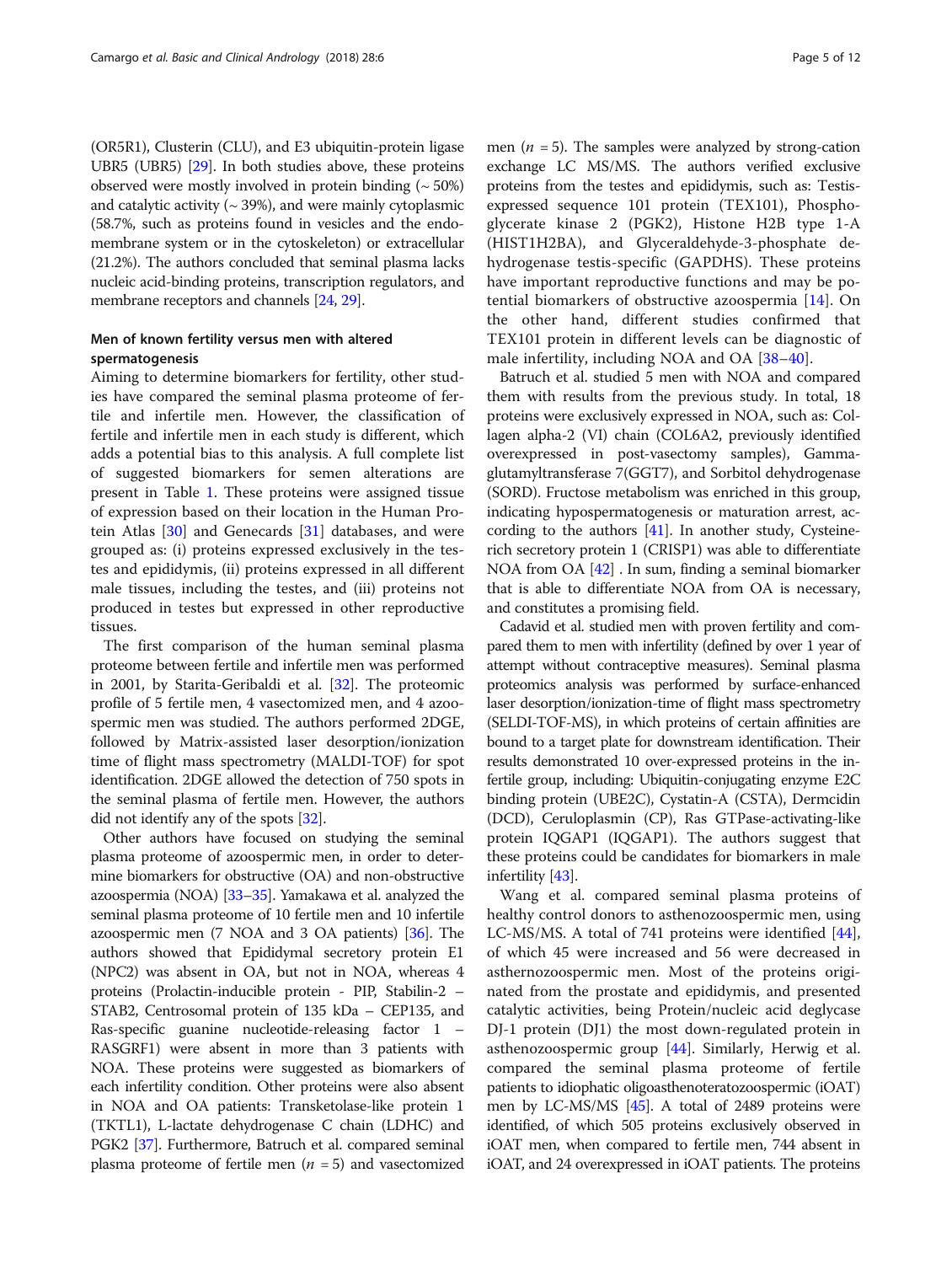were mostly involved with response to stress, system development, and anatomical structure development functions [[45](#page-10-0)]. Giancomini et al. also compared 10 normozoospermic men to OAT patients, using 2DGE followed by MS for protein identification. Six different spots were of different intensity levels, and were therefore selected for MS analysis. Of these, 4 proteins were identified: Epidydimal secretory protein E1 (NPC) and Galectin-3-binding protein (M2BP) lower in the OAT group, and Lipocalin-1 (LCN1) and Prolactin inducible protein (PIP), higher in the OAT group [\[46](#page-10-0)].

Sharma et al. studied the impairment of spermatogenesis in a different manner, by recruiting 12 patients and dividing then according to their seminal alteration (normozoospermic, oligozoospermic, teratozoospermic and oligoteratozoospermic). Their results demonstrated 20 proteins differentially expressed between the 4 groups [[47\]](#page-10-0), of which Clusterin isoform 1 (CLU) was decreased and Zinc alpha-2-glycoprotein (AZGP1) was increased in oligospermic patients. The proteins differentially expressed in this study agree with the results of Cadavid et al. and Wang et al. [\[43](#page-10-0), [44](#page-10-0), [47\]](#page-10-0).

## Men of known fertility versus men with altered sperm function and seminal oxidative stress

The seminal plasma proteome has been shown to reflect spermatogenesis and epididymal sperm maturation [[8](#page-10-0)], and many proteins in seminal plasma are of testicular or epididymal origin [[14\]](#page-10-0). These observations have paved the way for studies that have sought to observe and understand the relation between the seminal plasma molecular composition and its corresponding cellular phenotype. Not only has this brought information regarding mechanisms of male infertility, but it has also suggested protein targets for future clinical intervention [[8](#page-10-0), [9,](#page-10-0) [48](#page-10-0)–[50\]](#page-10-0).

Regarding sperm functional alterations, 3 different studies verified the seminal plasma proteomic profile of men with high sperm DNA fragmentation [[8,](#page-10-0) [48](#page-10-0), [49](#page-10-0)]. Behrouzi et al. compared 24 normozoospermic men with 34 men with altered semen analysis and/or sperm DNA damage using 1DGE followed by LC-MS/MS [\[49](#page-10-0)]. In controls, the authors observed increased levels of proteins involved in mitochondrial function, of which Mitochondrial ferritin (FTMT) was the most prominent. In addition, Cytochrome C (CYCS) was observed only in patients with low sperm motility but normal DNA fragmentation. For high sperm DNA fragmentation patients, no exclusive proteins were observed; however, proteins related to DNA binding and some histone proteins were observed overexpressed in these patients [[49\]](#page-10-0).

In an initial study, Intasqui et al. ranked 89 normozoospermic men according to their sperm DNA fragmentation levels, and utilized samples from the highest and lowest ranked patients for 2D nanoUPLC-ESI-MS<sup>E</sup> shotgun proteomics analysis [[48](#page-10-0)]. Eighteen samples with low sperm DNA fragmentation and 18 men with high sperm DNA fragmentation were selected. Proteomics results demonstrated 72 proteins differentially expressed between the groups, of which 21 proteins were increased in the high sperm DNA fragmentation samples. Among them, Epididymal secretory protein E3-alpha (EDDM3A) and Ribonuclease 4 (RNASE4), both of which participate in endoribonuclease activity, were observed. In a followup study, the same authors studied the seminal plasma proteomic profile of men with high versus low sperm DNA fragmentation, low versus high acrosome integrity, and low versus high mitochondrial activity  $[8]$  $[8]$ . For this follow-up study, 156 normozoospermic patients were recruited and ranked according to their sperm functional analysis results (DNA fragmentation, acrosome integrity or mitochondrial activity). In total, 40 proteins were decreased and 64 increased in patients with low mitochondrial activity. Some proteins were suggested as potential biomarkers for sperm mitochondrial activity alterations because they were also significant utilizing multivariate statistical analysis tests: Annexin-7 (ANXA7), Glutathione S-transferase Mu3 (GSTM3), and Endoplasmic reticulum resident protein 44 (ERP44). These proteins are involved in acrosome reaction, mitochondrial integrity and oxidative stress protection. Regarding acrosome integrity studies, 27 proteins were decreased and 49 increased in the low acrosome integrity samples. Of these, only one protein was cross-validated in their multivariate statistical analysis: Phospholipid transfer protein (PLTP), a protein associated with acute phase response [\[8](#page-10-0)]. With regards to sperm DNA fragmentation 108 proteins were decreased and 26 were increased in the high sperm DNA fragmentation group. A single protein suggested as biomarkers for high sperm DNA fragmentation was: proteasome subunit alpha type-5 (PSMB5) [\[8\]](#page-10-0).

Two different studies performed seminal plasma proteomic profile analysis in seminal plasma of men with high levels of oxidative stress, in order to verify how it affects seminal plasma proteins [[9,](#page-10-0) [50\]](#page-10-0). In 2013, Sharma et al. evaluated oxidative stress and total antioxidant capacitation of 20 healthy male volunteers and 32 infertile men. The infertile patients were categorized into Reactive Oxygen Species (ROS) positive or ROS negative, and then the infertile and fertile patients were pooled into three different groups and submitted to LC-MS/MS. Proteomics analysis showed 14 proteins, of which 7 were identified in both ROS positive and ROS negative groups, 3 proteins were identified only in the ROS negative group (FN1, Macrophage migration inhibitory factor-1 peptide (MIF) and Galectin 3 binding (LGALS3BP), and 4 proteins were uniquely expressed in the ROS positive group: Cystatin S precursor (CST4), Albumin (ALB), LTF and KLK3.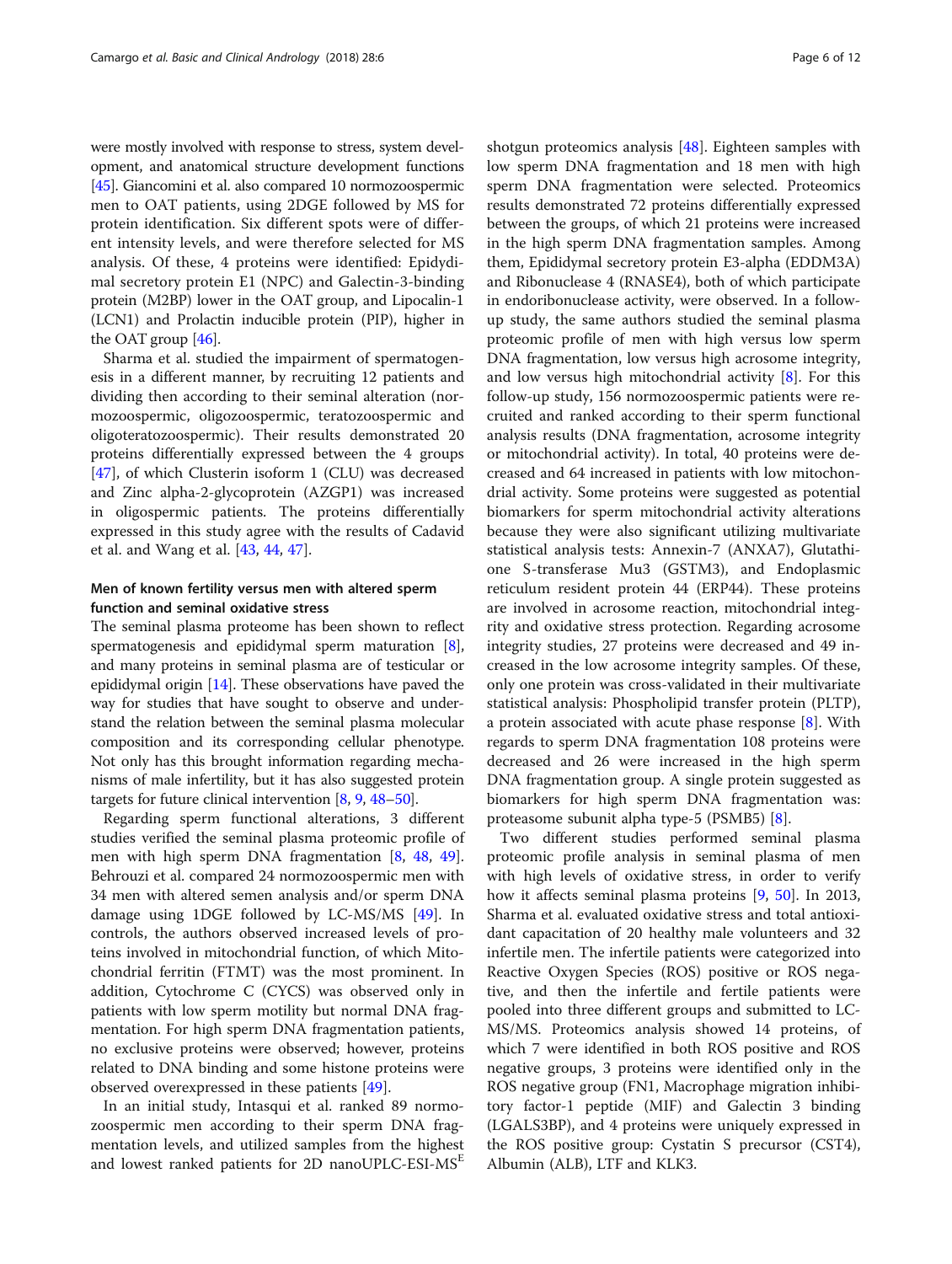<span id="page-6-0"></span>

| Author                           | Biological condition       | Table 2 Studies of the seminal plasma proteomic profile in different biological conditions<br>Study design                                                                          | Identified and differentially<br>expressed proteins                                                                                                                                                                   | Main expressed proteins                                                                                                                                                                                                      | Main molecular functions                                                                                                                                                                                                                              |
|----------------------------------|----------------------------|-------------------------------------------------------------------------------------------------------------------------------------------------------------------------------------|-----------------------------------------------------------------------------------------------------------------------------------------------------------------------------------------------------------------------|------------------------------------------------------------------------------------------------------------------------------------------------------------------------------------------------------------------------------|-------------------------------------------------------------------------------------------------------------------------------------------------------------------------------------------------------------------------------------------------------|
| Zylbersztejn et al.<br>2013 [56] | Varicocele                 | - 28 with varicocele and normal SA;<br>- 67 adolescents in total:<br>- 21 without varicocele and normal<br>- 18 with varicocele and abnormal<br>SA;<br>SA.                          | - 31 proteins in adolescent without<br>- 11 proteins in adolescents with<br>From 181 to 323 spots per gel:<br>7 proteins in adolescent with<br>varicocele and abnormal SA<br>varicocele and normal SA;<br>varicocele; | Adolescent with varicocele and<br>normal SA: EP3B, SEMG2, SAP and<br>Adolescent with varicocele and<br>- Adolescent without varicocele:<br>abnormal SA: CYTS, PPAP and<br>SEMG1, PIP and NPC2<br>BRE1B<br>IBP <sub>3</sub> . | - Inflammatory pathways<br>- Transport of molecules<br>- Immune response<br>- Spermatogenesis<br>- Apoptosis                                                                                                                                          |
| Del Giudice et al.<br>2013 [59]  | Varicocele                 | 19 adolescents before and after<br>varicocelectomy                                                                                                                                  | pre-varicocelectomy adolescents<br>From 84 to 168 spots per gel:<br>- 4 proteins overexpressed in                                                                                                                     | Exclusive in Post: SEMG2, SEMG1,<br>Overexpressed in Pre: Albumin,<br>PIP, PSA, TGM4, SERPINAT<br>POLR3B, PIP and NELFE                                                                                                      | - Innate immune response<br>- Metal-iron-binding<br>- Sperm-binding                                                                                                                                                                                   |
| Camargo et al.<br>2013 [55]      | Varicocele                 | 18 adult men before and after<br>varicocelectom                                                                                                                                     | exclusive in pre-varicocelectomy<br>316 proteins identified in total:<br>58 proteins overexpressed or<br>38 proteins exclusive in post-<br>varicocelectomy                                                            | Post-varicocelectomy: DJ1, SOD1,<br>S100A9, ANXA1, GAPDH and<br>Pre-varicocelectomy: ANXA5,<br>LDHA, CLU, HSP90AB1 and<br>HSP90AA1<br>MDH1.                                                                                  | - Eicosanoid biosynthetic process<br>- Nitric oxide metabolic process<br>- Cellular response to ROS<br>- NAD-binding<br>- TPR domain                                                                                                                  |
| Del Giudice et al.<br>2016 [57]  | Varicocele                 | - 23 adolescents without varicocele;<br>- 37 adolescents with varicocele<br>- 17 adolescents with varicocele<br>- 77 adolescents in total:<br>SA.<br>and normal SA;<br>and abnormal | - 108 overexpressed in adolescents<br>26 overexpressed in adolescent<br>with varicocele and normal SA;<br>13 overexpressed in varicocele<br>541 proteins in total:<br>without varicocele;<br>and abnormal SA.         | SDF4, LEFTY1, DNASE1 and PLPP1;<br>Adolescents with varicocele and<br>Adolescents with varicocele and<br>- Adolescents without varicocele:<br>normal SA: IGFBP7 and IGHG3;<br>Candidate biomarkers:<br>abnormal SA: CRISP3   | - hexose metabolic process<br>- secretory granule<br>- wound healing<br>- lysosome                                                                                                                                                                    |
| Fariello et al. 2012<br>60       | Smokers with<br>varicocele | - 29 adult moderate smokers with<br>- 25 adult heavy smokers with<br>56 adult nonsmokers with<br>varicocele;<br>varicocele;<br>varicocele.                                          | 5 proteins in moderate smokers<br>protein in heavy smokers<br>- 4 proteins in nonsmokers<br>20 identified proteins:<br>$\leftarrow$                                                                                   | Moderate smokers: ANXA3, CTSB,<br>Nonsmokers: SERPINA1, ASAH1,<br>EDDM3B, PTGDS, SOD3;<br>Heavy smokers: AZGP1<br>CALM1, CRISP1;                                                                                             | - Inflammatory pathways<br>- Lipid catabolic process<br>- Proteolysis<br>Apoptosis                                                                                                                                                                    |
| Antoniassi et al.<br>2016 [61]   | Smokers                    | - 20 nonsmoking men;<br>- 20 smoking men.                                                                                                                                           | 422 identified and quantified<br>27 under-represented.<br>- 6 over-represented;<br>proteins:<br>1 absent;                                                                                                             | IGLC3, IGHA1, APOA1, S100A9,<br>ORM1, LCN2 and SCGB2A1                                                                                                                                                                       | - antigen processing and presentation<br>regulation of acute inflammatory<br>- protein kinase A signaling and<br>- positive regulation of antigen<br>processing and presentation<br>arachidonic acid secretion<br>- complement activation<br>response |
| Da Silva et al.<br>2013 [54]     | Spinal Cord Injured        | - 12 SCI men (6 collected by EEJ<br>- 10 healthy control donor.<br>and 6 collected by PVS);                                                                                         | - 35 exclusive in control group<br>- 88 exclusive in PVS group<br>- 66 exclusive in EEJ group<br>- 637 identified proteins:                                                                                           | CERU, C3, CPB, NFAC4, EP300, IGKC<br>PVS proteins of interest: TRFL,<br>EEJ proteins of interest:<br>SPTA2 and SYNE1                                                                                                         | oxidation of iron ion<br>- response to calcium<br>- cytoskeletal binding                                                                                                                                                                              |
| Da Silva et al.<br>2016 [53]     | Spinal Cord Injured        | - 11 healthy control donor.<br>$-12$ SCI men;                                                                                                                                       | - 344 exclusive in SCI group;<br>- 146 proteins exclusive in controls<br>- 2550 proteins identified in total:                                                                                                         | PRTN3, ELANE, DEFA1, PZP and<br><b>NZM</b>                                                                                                                                                                                   | - inflammatory processes;<br>- protease inhibition;                                                                                                                                                                                                   |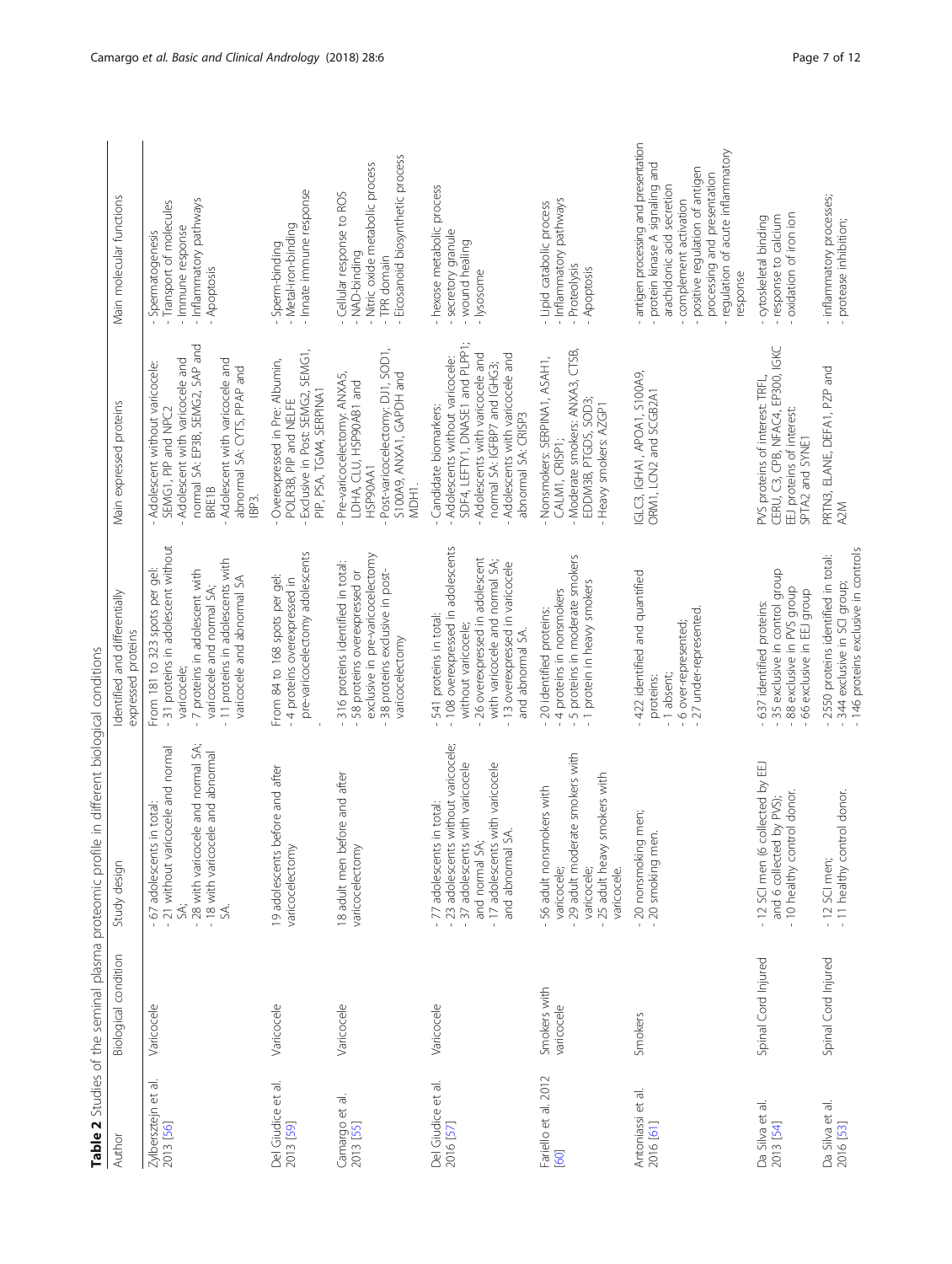|                                           |                                   | <b>Lable 4</b> Suddiscription in the Financial District District District District District District District District District District District District District District District District District District District District |                                                                                                                                                                    |                                                                                          |                                                                        |
|-------------------------------------------|-----------------------------------|------------------------------------------------------------------------------------------------------------------------------------------------------------------------------------------------------------------------------------|--------------------------------------------------------------------------------------------------------------------------------------------------------------------|------------------------------------------------------------------------------------------|------------------------------------------------------------------------|
| Author                                    | Biological condition Study design |                                                                                                                                                                                                                                    | Identified and differentially<br>expressed proteins                                                                                                                | Main expressed proteins                                                                  | Main molecular functions                                               |
| Camargo et al.<br>2015 [62]               | Spinal Cord Injured               | - 9 SCI men before and after oral<br>treatment with probenecid                                                                                                                                                                     | -33 exclusive or over-expressed<br>- 77 proteins over-expressed or<br>exclusive pre-treatement<br>-806 proteins in total:<br>after the treatment.                  | Post-treatment: GARS and GART.<br>Pre-treatment: NEDD8, CUL3,<br>PSMD7, PSMA8 and PMSB7. | - proteasomal degradation<br>- inflammatory activity<br>ubiquitination |
| Milardi D. et al.<br>2014 [52]            | Male Hypogonadism                 | 10 fertile and normogonadic men<br>-10 men with secondary<br>hypogonadism                                                                                                                                                          | - 14 proteins found in hypogonadism<br>- 61 proteins identified in fertile<br>- of which, 33 were absent in<br>hypogonadic patients<br>men after therapy;<br>qroup | PIP, AZGP1, ACPP, LTF, MPO, CST3<br>Therapy related proteins: S100A9,                    | - hydrolase activity<br>- catalytic activity<br>- binding activity     |
| hamin's cord injurad<br>SA semen analysis |                                   |                                                                                                                                                                                                                                    |                                                                                                                                                                    |                                                                                          |                                                                        |

Table 2 Studies of the seminal plasma proteomic profile in different biological conditions (Continued) Table 2 Studies of the seminal plasma proteomic profile in different biological conditions (Continued)

 SA semen analysis SCI spinal cord injured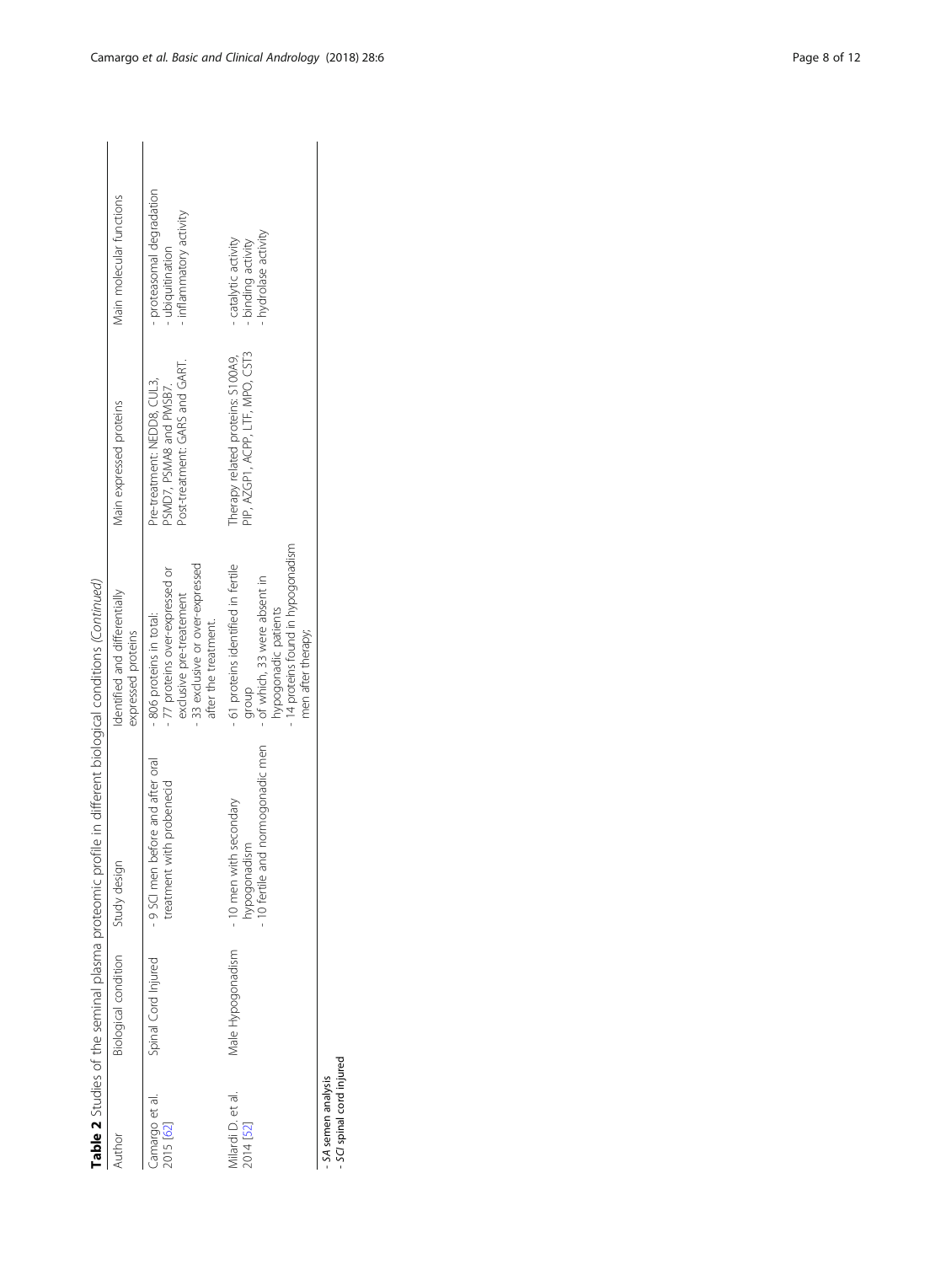Intasqui et al. prospectively analyzed semen oxidative stress levels (measured as lipid peroxidation levels) in 156 normozoospermic men [[9\]](#page-10-0). The authors then ranked patients by lipid peroxidation levels, and included 23 men with highest levels as a "high oxidative stress" group, and 23 men with lowest levels as a "low oxidative stress" group. LC-MS/MS proteomics experiments were performed, and 629 proteins were identified in the study, of which 23 were lower and 71 were higher in seminal plasma of patients with high lipid peroxidation levels. Gene ontology and Kyoto Encyclopedia of Genes and Genomes (KEGG) functional enrichment analysis demonstrated unsaturated fatty acids biosynthesis, antioxidants and oxidants activity, cellular response to heat stress and immune response. One protein was also suggested as a potential seminal biomarker of oxidative stress: Mucin-5B (MUC5B) [\[9](#page-10-0)]. Therefore, while in the study by Sharma et al. the authors suggest potential biomarkers for oxidative stress associated to infertility [[50](#page-10-0)], Intasqui et al. suggested a biomarker for the verification of oxidative stress in normozoospermic patients, which the authors discuss could be an early measure for oxidative stress [\[9](#page-10-0)].

#### Different biological conditions

Another promising field of seminal plasma proteomics studies in male infertility is the study of how different biological conditions – such as the presence of hypogonadism, varicocele, or anejaculation due to spinal cord injuries, for example, affect the seminal proteome [[51](#page-10-0)–[58](#page-11-0)]. These studies have the potential not only to elucidate the molecular mechanisms underlying a certain disease, but also to differentiate each biological condition, thus offering a comprehension of the mechanisms of the disease, a prognostic capability, and a diagnostic potential. In varicocele, for example, seminal plasma proteomics analysis has been used to differentiate a deleterious phenotype from a "silent" varicocele [\[5,](#page-9-0) [58\]](#page-11-0). A complete list of seminal plasma studies regarding different biological conditions, and their respective suggested biomarkers are present in Table [2.](#page-6-0)

Different studies have been performed in order to understand the intrinsic mechanisms of varicocele – the most prevalent cause of male infertility [\[53](#page-10-0)–[57](#page-11-0), [59](#page-11-0)–[62](#page-11-0)]. In adolescents, seminal plasma proteomics analysis demonstrated that Cysteine-rich secretory protein 3 (CRISP-3) was highly expressed in adolescents with varicocele and with seminal alterations, 80-fold increased when compared to controls without varicocele or with varicocele and normal semen quality. In the future, this protein may potentially be used to increase sensibility in determining the best time to intervene in these adolescents. In that study, the authors were also able to demonstrate that varicocele shifts away the seminal plasma proteome from the profile presented by adolescents without varicocele, and that this is more intense

in those adolescents with altered semen quality. The authors discussed that it seems that varicocele leads to an equilibrated, altered stated, different from a homeostatic state (a form of homeorrhesis) [[57](#page-11-0)]. In a further confirmatory analysis of their results, the authors of then demonstrated that, in adolescents with varicocele, there is an increase in the seminal levels of IGFBP7 – a protein that participates in cell proliferation. Interestingly, only adolescents with varicocele who also presented altered semen analysis presented a decrease in the seminal levels of DNA-SEI – a protein involved in apoptosis  $[58]$  $[58]$ . The authors discussed that their results support the evidence that there is a general response to varicocele – an increase in cell proliferation – but that if apoptosis is decreased, the seminal phenotype is one associated to male infertility.

In adults with varicocele, seminal plasma proteomics studies demonstrated proteins linked to oxidative stress, and inflammation pathways. In addition, when the same patients were analyzed after varicocelectomy, proteins linked to energy production pathways and plasma membrane organization were increased. The authors discussed this is likely a shift back to homeostasis brought upon by intervention (in this case, surgical intervention), thus demonstrating that correction of varicoceles can alter the testicular environment – and that this is reflected in the seminal plasma proteome [[55\]](#page-11-0).

Because the male reproductive tract is very sensitive to environmental factors [\[63](#page-11-0)], the study of the seminal plasma proteome can help to observe early testicular alterations, even in the absence of alterations to semen quality [\[61](#page-11-0)]. In adult smokers, proteomics analysis revealed an inflammatory state of the accessory sex glands and testis, which in turn led to alterations to sperm DNA and acrosome integrity and to mitochondrial activity  $[61]$  $[61]$ . In addition, adult smokers with varicocele – in which there is a potentiation of the negative effects of smoking due to accumulation of toxins in the testes [[64\]](#page-11-0), Fariello et al. verified four exclusive proteins in moderate smokers related to apoptosis regulation, and that zinc-alpha-2-glycoprotein (ZA2G) protein was exclusive in heavy smokers with varicocele [[60\]](#page-11-0).

Another study focused on men with spinal cord injury (SCI). SCI leads to ejaculatory dysfunctions, ranging from retrograde ejaculation to anejaculation, and semen quality is characterized by very low sperm motility. Brackett et al. demonstrated that seminal plasma participates in deter-mining this low motility. [\[53,](#page-10-0) [65](#page-11-0)]. Thus, da Silva et al. verified, using LC-MS/MS, that this impairment occurs due to an important prostate gland dysfunction added to increased immune system activity [\[53\]](#page-10-0). In another study, da Silva et al. also demonstrated that different assisted ejaculation techniques lead to different seminal plasma proteomic profiles. Using 2DGE and LC-MS/MS, the authors demonstrated that semen collected by penile vibratory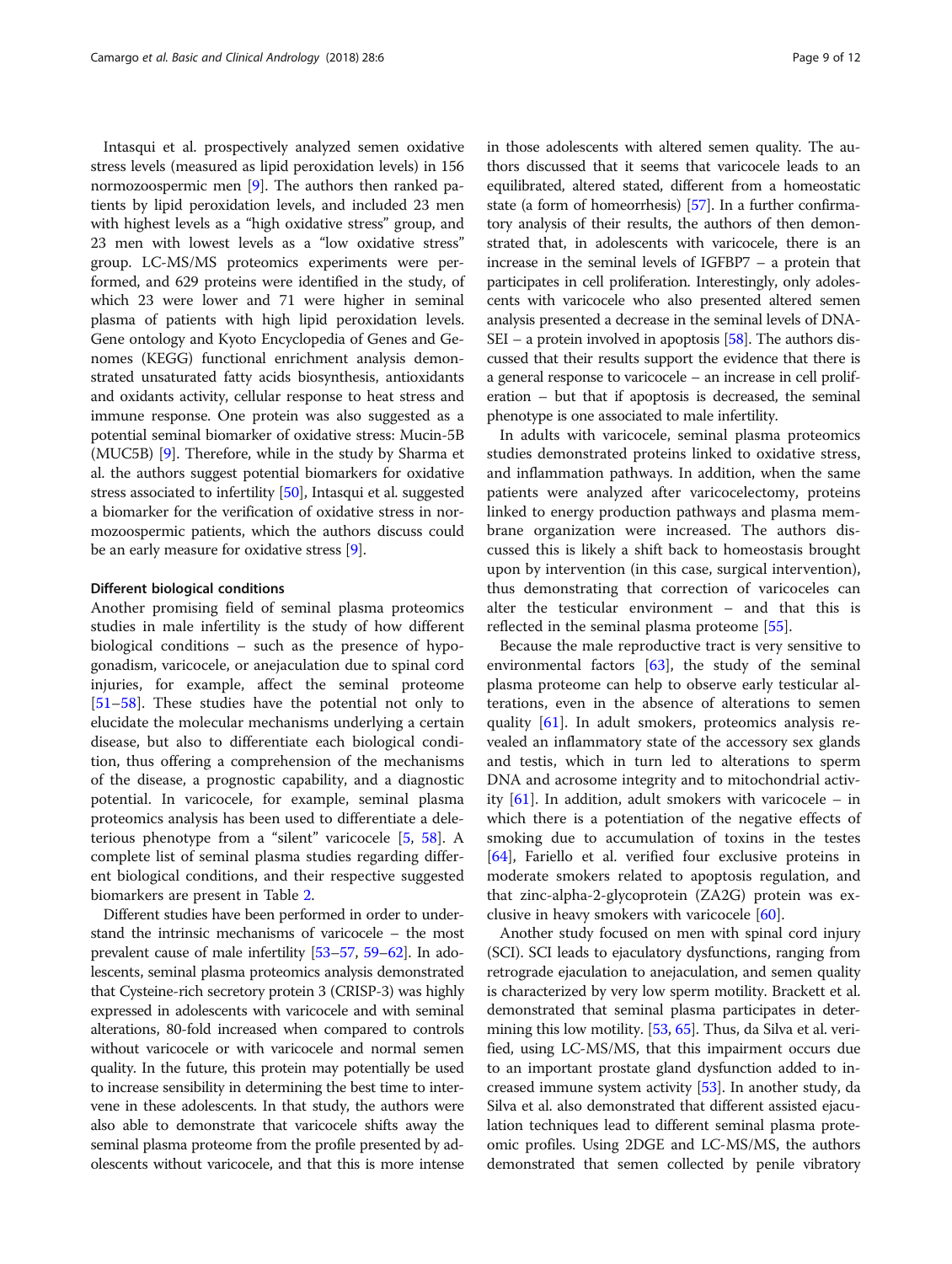<span id="page-9-0"></span>stimulation (PVS) in men with SCI produced many exclusive cluster proteins involved in response to hydrogen peroxide and hypoxia, suggesting that ROS formation and oxidative processes are increased in these men [[54\]](#page-11-0). Furthermore, in an intervention study, patients with SCI were treated with oral probenecid, which led to an increase in sperm motility was observed [[66](#page-11-0)]. Subsequently, proteomics analysis was performed with the objective of understanding the molecular mechanisms that led to this increased motility. The authors demonstrated that, before the treatment, proteins enriched were linked to cell degradation, while after the treatment proteins enriched were linked to cell motility [[62](#page-11-0)].

## Conclusion and final remarks

Seminal plasma is constituted of a mixture of secretions from accessory sex glands and from the testes, epididymides, and vasa deferentia [\[67](#page-11-0)]. When undertaking the study of the seminal plasma proteome, it is important to bear in mind that alterations in seminal plasma protein expression levels may arise from not only modulations to its expression per se (gene expression, mRNA translation, etc.), nor to its stability, but also from dilution of its fluid of origin by alteration in the relative contribution of one or another constituent. If, say, seminal vesicle contractibility is hindered due to alterations in smooth muscle cells that may arise from decreased testosterone levels [\[68\]](#page-11-0), the relative contribution of prostatic and testicular/epididymal/vassal proteins will increase, but not because a true increase in expression level occurred. Understanding this effect is important when interpreting results from proteomics studies, and there is a need for the identification of proper normalizing proteins for each origin. It should also be mentioned that many studies of the seminal plasma proteome have encountered intracellular proteins. While it is not immediately clear as to why these proteins would be differentially expressed, some authors have suggested that the presence of dead or altered sperm in the male genitourinary tract would lead to the release of cellular constituents – among which proteins – into the epididymal/deferential fluid [[8](#page-10-0)].

Current studies have demonstrated, however, that there is a homeostatic state of seminal plasma that effects sperm-related events (such as capacitation, energy production, and fertilization), and that cellular or biological conditions alterations shift this equilibrium away from this state. While many sperm-related functions are still observed in these samples, as would be expected (it is still seminal plasma), a number of different functions are observed that are not related to fertilization – almost as if seminal plasma loses its main focus on fertilization. The most commonly observed functional alteration is the characterization of an inflammatory state in semen. We have thus herein reviewed studies that have sought

to demonstrate the seminal plasma proteome in male infertility, including a number of proteins suggested as markers for diagnosis and/or prognosis.

#### Abbreviations

1DGE: One-dimensional gel electrophoresis; 2DGE: Two-dimensional gel electrophoresis; iOAT: Idiophatic oligoasthenoteratozoospermic; IVF: In vitro fertilization; KEGG: Kyoto Encyclopedia of Genes and Genomes; LC MS/ MS: Liquid chromatography mass spectrometry; MALDI-TOF: Matrix-assisted laser desorption/ionization time of flight mass spectrometry; MS: Mass spectrometry; NOA: Non-obstructive azoospermia; OA: Obstructive azoospermia; OAT: Oligoasthenoteratozoospermic; ROS: Reactive oxygen species; SCI: Spinal cord injury; SELDI-TOF-MS: Surface-enhanced laser desorption/ionization-time of flight mass spectrometry

#### Funding

This work was supported by Sao Paulo Research Foundation grant (number 2014/17185–6). Dr. Bertolla is recipient of a Scientific Productivity scholarship from the Brazilian National Council for Scientific and Technological Development – CNPq (process number 306616/2013–0). Ms. Intasqui is recipient of scholarship from Sao Paulo research Foundation – FAPESP (process number 2014/11493–0).

#### Availability of data and materials

Not applicable.

#### Authors' contributions

MC participated in designing the review, selected the articles to be included in the review, analyzed the proposed studies and was a contributor in writing the manuscript. PI participated in designing the review and was a contributor in writing the manuscript. RPB participated in conception and design of the review, interpretation of different studies, was a contributor in writing the manuscript, and produced the final revision. All authors have read and approved the final manuscript.

#### Ethics approval and consent to participate

Not applicable.

#### Consent for publication

Not applicable.

#### Competing interests

The authors declare that they have no competing interests.

#### Publisher's Note

Springer Nature remains neutral with regard to jurisdictional claims in published maps and institutional affiliations.

#### Received: 8 December 2017 Accepted: 8 March 2018 Published online: 04 June 2018

#### References

- 1. Practice Committee of the American Society for Reproductive Medicine. Diagnostic evaluation of the infertile male: a committee opinion. Fertil Steril. 2015;103:e18–25.
- 2. Dubin L, Amelar RD. Varicocelectomy: 986 cases in a twelve-year study. Urology. 1977;10:446–9.
- 3. Masson P, Brannigan RE. The varicocele. Urol Clin North Am. 2014;41:129–44.
- 4. Oehninger S, Franken DR, Ombelet W. Sperm functional tests. Fertil Steril. 2014;102:1528–33.
- 5. Camargo M, Intasqui P, Bertolla RP. Proteomic profile of seminal plasma in adolescents and adults with treated and untreated varicocele. Asian J Androl. 2016;18:194–201.
- 6. Milardi D, Grande G, Vincenzoni F, Castagnola M, Marana R. Proteomics of human seminal plasma: identification of biomarker candidates for fertility and infertility and the evolution of technology. Mol Reprod Dev. 2013;80:350–7.
- 7. Blumer CG, Restelli AE, Giudice PTD, Soler TB, Fraietta R, Nichi M, et al. Effect of varicocele on sperm function and semen oxidative stress. BJU Int. 2012; 109:259–65.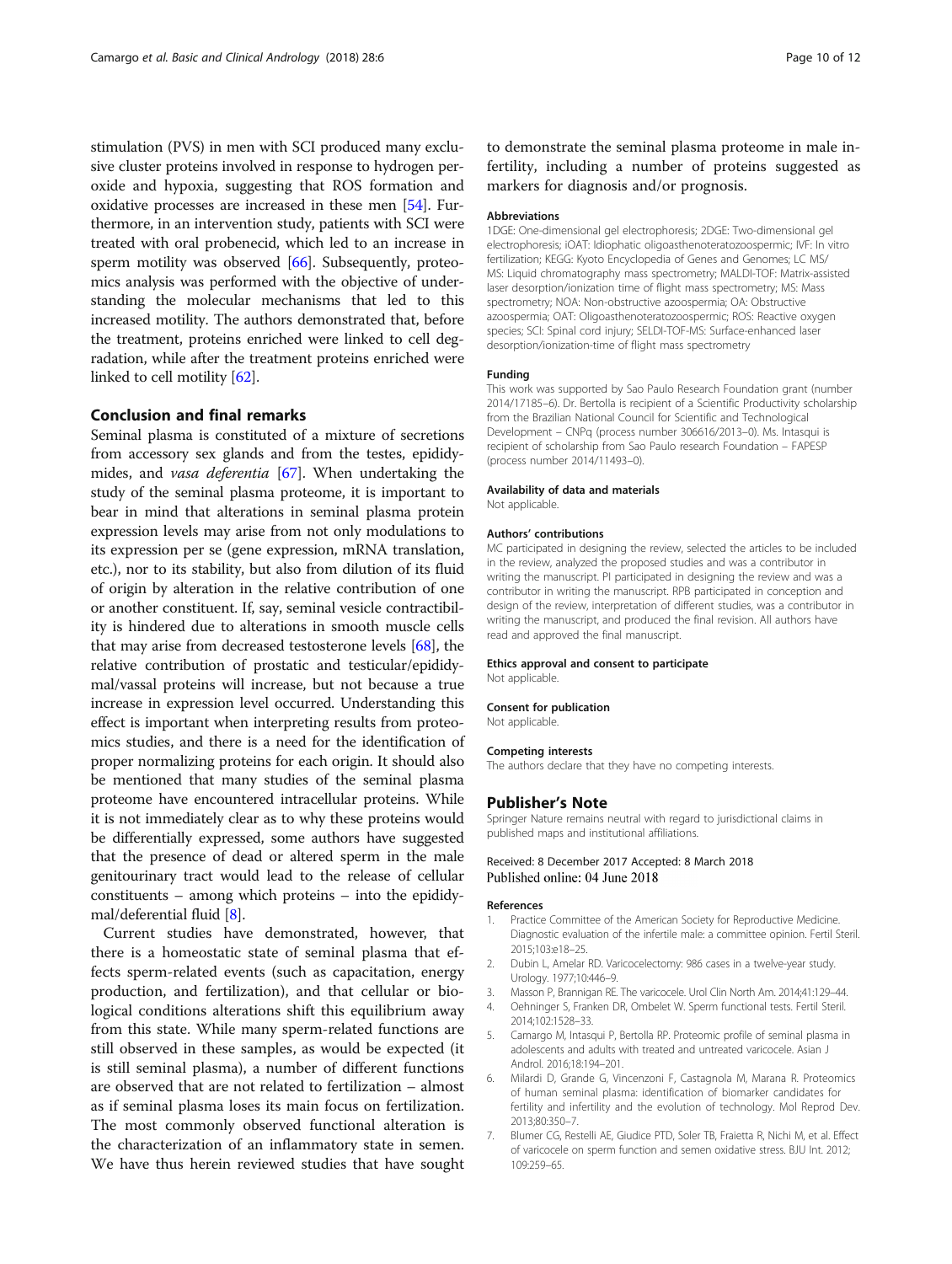- <span id="page-10-0"></span>8. Intasqui P, Camargo M, Antoniassi MP, Cedenho AP, Carvalho VM, Cardozo KHM, et al. Association between the seminal plasma proteome and sperm functional traits. Fertil Steril. 2016;105:617–28.
- 9. Intasqui P, Antoniassi MP, Camargo M, Nichi M, Carvalho VM, Cardozo KHM, et al. Differences in the seminal plasma proteome are associated with oxidative stress levels in men with normal semen parameters. Fertil Steril. 2015;104:292–301.
- 10. Evenson DP. Sperm chromatin structure assay (SCSA®). Methods Mol Biol Clifton NJ. 2013;927:147–64.
- 11. Collins JA, Barnhart KT, Schlegel PN. Do sperm DNA integrity tests predict pregnancy with in vitro fertilization? Fertil Steril. 2008;89:823–31.
- 12. Zini A. Are sperm chromatin and DNA defects relevant in the clinic? Syst Biol Reprod Med. 2011;57:78–85.
- 13. Borini A, Tarozzi N, Bizzaro D, Bonu MA, Fava L, Flamigni C, et al. Sperm DNA fragmentation: paternal effect on early post-implantation embryo development in ART. Hum Reprod Oxf Engl. 2006;21:2876–81.
- 14. Batruch I, Lecker I, Kagedan D, Smith CR, Mullen BJ, Grober E, et al. Proteomic analysis of seminal plasma from normal volunteers and postvasectomy patients identifies over 2000 proteins and candidate biomarkers of the urogenital system. J Proteome Res. 2011;10:941–53.
- 15. Brackett NL, Davi RC, Padron OF, Lynne CM. Seminal plasma of spinal cord injured men inhibits sperm motility of normal men. J Urol. 1996;155:1632–5.
- 16. Henault MA, Killian GJ. Effect of homologous and heterologous seminal plasma on the fertilizing ability of ejaculated bull spermatozoa assessed by penetration of zona-free bovine oocytes. J Reprod Fertil. 1996;108:199–204.
- 17. Brackett NL, Lynne CM, Aballa TC, Ferrell SM. Sperm motility from the vas deferens of spinal cord injured men is higher than from the ejaculate. J Urol. 2000;164:712–5.
- 18. Jiang HY, Lee KH, Schneider C, O WS, Tang PL, Chow PH. The growth arrest specific gene (gas6) protein is expressed in abnormal embryos sired by male golden hamsters with accessory sex glands removed. Anat Embryol (Berl). 2001;203:343–55.
- 19. Chen H, Cheung MPL, Chow PH, Cheung ALM, Liu W, O WS. Protection of sperm DNA against oxidative stress in vivo by accessory sex gland secretions in male hamsters. Reprod Camb Engl. 2002;124:491–9.
- 20. Chan OC, Chow PH, O WS. Total ablation of paternal accessory sex glands curtails developmental potential in preimplantation embryos in the golden hamster. Anat Embryol (Berl). 2001;204:117–22.
- 21. Moura AA, Koc H, Chapman DA, Killian GJ. Identification of proteins in the accessory sex gland fluid associated with fertility indexes of dairy bulls: a proteomic approach. J Androl. 2006;27:201–11.
- 22. Moura AA, Chapman DA, Koc H, Killian GJ, A comprehensive proteomic analysis of the accessory sex gland fluid from mature Holstein bulls. Anim Reprod Sci. 2007;98:169–88.
- 23. Souza CEA, Moura AA, Monaco E, Killian GJ. Binding patterns of bovine seminal plasma proteins A1/A2, 30 kDa and osteopontin on ejaculated sperm before and after incubation with isthmic and ampullary oviductal fluid. Anim Reprod Sci. 2008;105:72–89.
- 24. Pilch B, Mann M. Large-scale and high-confidence proteomic analysis of human seminal plasma. Genome Biol. 2006;7:R40.
- 25. De Jonge C. Biological basis for human capacitation. Hum Reprod Update. 2005;11:205–14.
- 26. Robertson SA. Seminal plasma and male factor signalling in the female reproductive tract. Cell Tissue Res. 2005;322:43–52.
- 27. Robert M, Gagnon C. Sperm motility inhibitor from human seminal plasma: presence of a precursor molecule in seminal vesicle fluid and its molecular processing after ejaculation. Int J Androl. 1994;17:232–40.
- 28. Rui H, Mevåg B, Purvis K. Two-dimensional electrophoresis of proteins in various fractions of the human split ejaculate. Int J Androl. 1984;7:509–20.
- 29. Milardi D, Grande G, Vincenzoni F, Messana I, Pontecorvi A, De Marinis L, et al. Proteomic approach in the identification of fertility pattern in seminal plasma of fertile men. Fertil Steril. 2012;97:67–73.e1.
- 30. Uhlen M, Oksvold P, Fagerberg L, Lundberg E, Jonasson K, Forsberg M, et al. Towards a knowledge-based human protein atlas. Nat Biotechnol. 2010;28: 1248–50.
- 31. Rebhan M, Chalifa-Caspi V, Prilusky J, Lancet D. GeneCards: integrating information about genes, proteins and diseases. Trends Genet. 1997;13:163.
- 32. Starita-Geribaldi M, Poggioli S, Zucchini M, Garin J, Chevallier D, Fenichel P, et al. Mapping of seminal plasma proteins by two-dimensional gel

electrophoresis in men with normal and impaired spermatogenesis. Mol Hum Reprod. 2001;7:715–22.

- 33. Drabovich AP, Jarvi K, Diamandis EP. Verification of male infertility biomarkers in seminal plasma by multiplex selected reaction monitoring assay. Mol Cell Proteomics MCP. 2011;10:M110.004127.
- 34. Drabovich AP, Dimitromanolakis A, Saraon P, Soosaipillai A, Batruch I, Mullen B, et al. Differential diagnosis of azoospermia with proteomic biomarkers ECM1 and TEX101 quantified in seminal plasma. Sci Transl Med. 2013;5:212ra160.
- 35. Davalieva K, Kiprijanovska S, Noveski P, Plaseski T, Kocevska B, Plaseska-Karanfilska D. Human seminal plasma proteome study: a search for male infertility biomarkers. Balk J Med Genet BJMG. 2012;15:35–8.
- 36. Yamakawa K, Yoshida K, Nishikawa H, Kato T, Iwamoto T. Comparative analysis of interindividual variations in the seminal plasma proteome of fertile men with identification of potential markers for azoospermia in infertile patients. J Androl. 2007;28:858–65.
- 37. Rolland AD, Lavigne R, Dauly C, Calvel P, Kervarrec C, Freour T, et al. Identification of genital tract markers in the human seminal plasma using an integrative genomics approach. Hum Reprod Oxf Engl. 2013;28:199–209.
- 38. Korbakis D, Brinc D, Schiza C, Soosaipillai A, Jarvi K, Drabovich AP, et al. Immunocapture-selected reaction monitoring screening facilitates the development of ELISA for the measurement of native TEX101 in biological fluids. Mol Cell Proteomics MCP. 2015;14:1517–26.
- 39. Korbakis D, Schiza C, Brinc D, Soosaipillai A, Karakosta TD, Légaré C, et al. Preclinical evaluation of a TEX101 protein ELISA test for the differential diagnosis of male infertility. BMC Med. 2017;15:60.
- 40. Bieniek JM, Drabovich AP, Lo KC. Seminal biomarkers for the evaluation of male infertility. Asian J Androl. 2016;18:426–33.
- 41. Batruch I, Smith CR, Mullen BJ, Grober E, Lo KC, Diamandis EP, et al. Analysis of seminal plasma from patients with non-obstructive azoospermia and identification of candidate biomarkers of male infertility. J Proteome Res. 2012;11:1503–11.
- 42. Légaré C, Cloutier F, Makosso-Kallyth S, Laflamme N, Jarvi K, Tremblay RR, et al. Cysteine-rich secretory protein 1 in seminal plasma: potential biomarker for the distinction between obstructive and nonobstructive azoospermia. Fertil Steril. 2013;100:1253–60.
- 43. Cadavid JAP, Alvarez A, Markert UR, Maya WC. Differential protein expression in seminal plasma from fertile and infertile males. J Hum Reprod Sci. 2014;7:206–11.
- 44. Wang J, Wang J, Zhang H-R, Shi H-J, Ma D, Zhao H-X, et al. Proteomic analysis of seminal plasma from asthenozoospermia patients reveals proteins that affect oxidative stress responses and semen quality. Asian J Androl. 2009;11: 484–91.
- 45. Herwig R, Knoll C, Planyavsky M, Pourbiabany A, Greilberger J, Bennett KL. Proteomic analysis of seminal plasma from infertile patients with oligoasthenoteratozoospermia due to oxidative stress and comparison with fertile volunteers. Fertil Steril. 2013;100:355–366.e2.
- 46. Giacomini E, Ura B, Giolo E, Luppi S, Martinelli M, Garcia RC, et al. Comparative analysis of the seminal plasma proteomes of oligoasthenozoospermic and normozoospermic men. Reprod BioMed Online. 2015;30:522–31.
- 47. Sharma R, Agarwal A, Mohanty G, Jesudasan R, Gopalan B, Willard B, et al. Functional proteomic analysis of seminal plasma proteins in men with various semen parameters. Reprod Biol Endocrinol RBE. 2013;11:38.
- 48. Intasqui P, Camargo M, Del Giudice PT, Spaine DM, Carvalho VM, Cardozo KHM, et al. Sperm nuclear DNA fragmentation rate is associated with differential protein expression and enriched functions in human seminal plasma. BJU Int. 2013;112:835–43.
- 49. Behrouzi B, Kenigsberg S, Alladin N, Swanson S, Zicherman J, Hong S-H, et al. Evaluation of potential protein biomarkers in patients with high sperm DNA damage. Syst Biol Reprod Med. 2013;59:153–63.
- 50. Sharma R, Agarwal A, Mohanty G, Du Plessis SS, Gopalan B, Willard B, et al. Proteomic analysis of seminal fluid from men exhibiting oxidative stress. Reprod Biol Endocrinol RBE. 2013;11:85.
- 51. Drabovich AP, Saraon P, Jarvi K, Diamandis EP. Seminal plasma as a diagnostic fluid for male reproductive system disorders. Nat Rev Urol. 2014;11:278–88.
- 52. Milardi D, Grande G, Vincenzoni F, Giampietro A, Messana I, Castagnola M, et al. Novel biomarkers of androgen deficiency from seminal plasma profiling using high-resolution mass spectrometry. J Clin Endocrinol Metab. 2014;99:2813–20.
- 53. da Silva BF, Meng C, Helm D, Pachl F, Schiller J, Ibrahim E, et al. Towards understanding male infertility after spinal cord injury using quantitative proteomics. Mol Cell Proteomics MCP. 2016;15:1424–34.